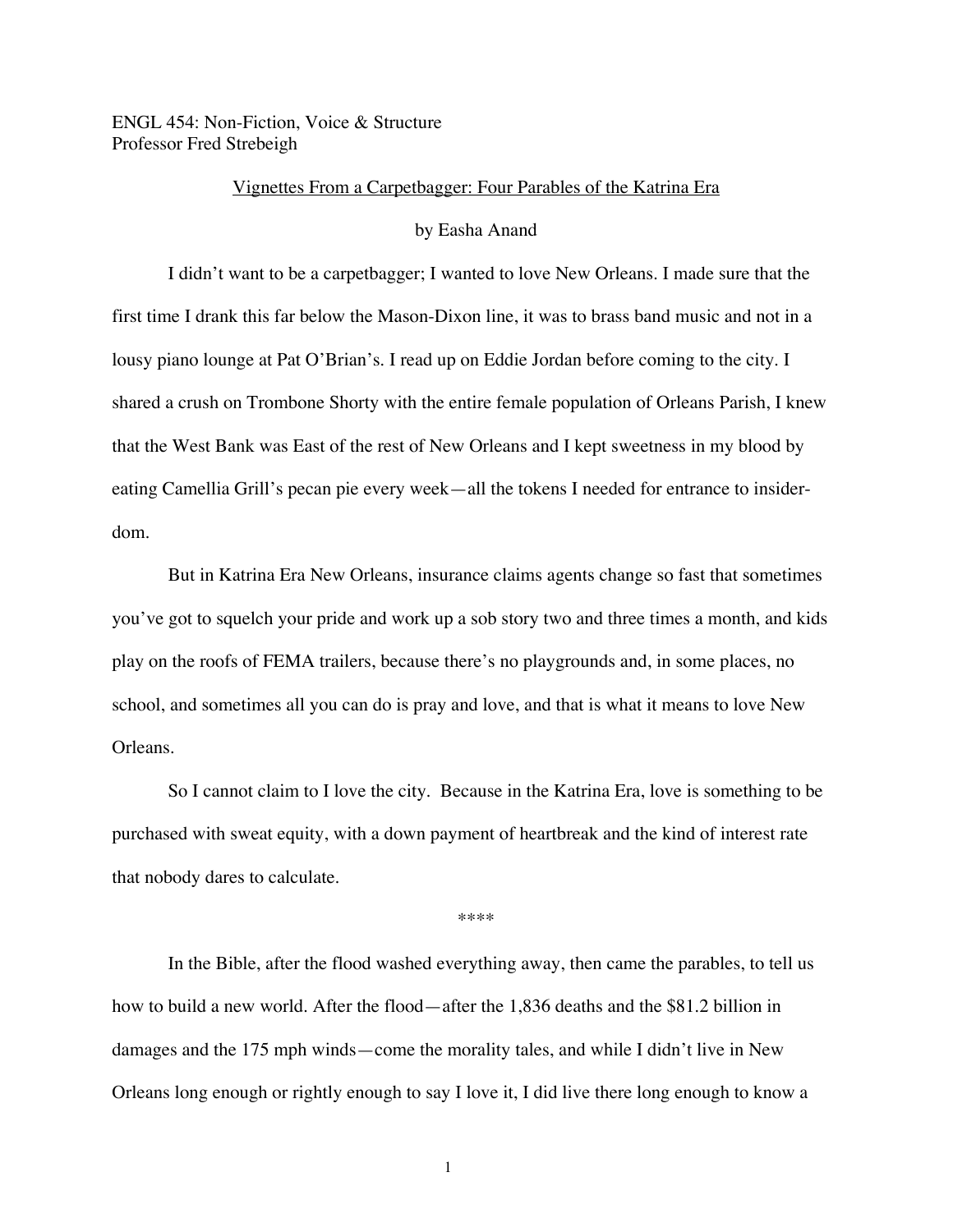Katrina Era parable when I see one

I am a D.A.R.E baby, raised on the gospel of "friends don't let friends." But when I took car keys away from my perpetually soused friends in New Orleans, I got jeers all around for my trouble. New Orleans has drive-through daiquiri stands; tipsy parallel parking is apparently something its citizens imbibe in the womb, because whether they can walk straight or talk straight, they still slide their moldy stick shifts into spaces smaller than the length of the car. Hard to believe, I know, but sometimes this is a city of miracles. Rise up and bear witness.

#### **The Parable of Man's Inhumanity to Man**

What used to be Congregation Beth Israel's synagogue is now the primary pilgrimage site for Jewish volunteer groups visiting New Orleans. They come to get a sense of the devastation: Ten feet of water can mean losing everything—seven Torah scrolls, 10,000 prayer books. Located in the well-to-do suburb of Lakeview, Beth Israel is something of an untold story: Middle-class, white properties were destroyed, too.

But these days, the devastation that the former synagogue is supposed to evoke gives way to sacrilege.

The building is always locked, but every time someone comes to check on it, there's something else destroyed: Windows are broken, a door is ajar, and one time, a skate ramp had been erected in the middle of the house of prayer, facing the pulpit.

"Skateboarders went into this sanctuary and set up a ramp in a gutted place of worship," says Rabbi Uri Topolosky, furious. "It blows your mind, the irreverence."

And then, one day this summer, the most heartbreaking crime of all.

\*\*\*\*

Copper is now a precious metal in New Orleans. A representative from Poland Scrap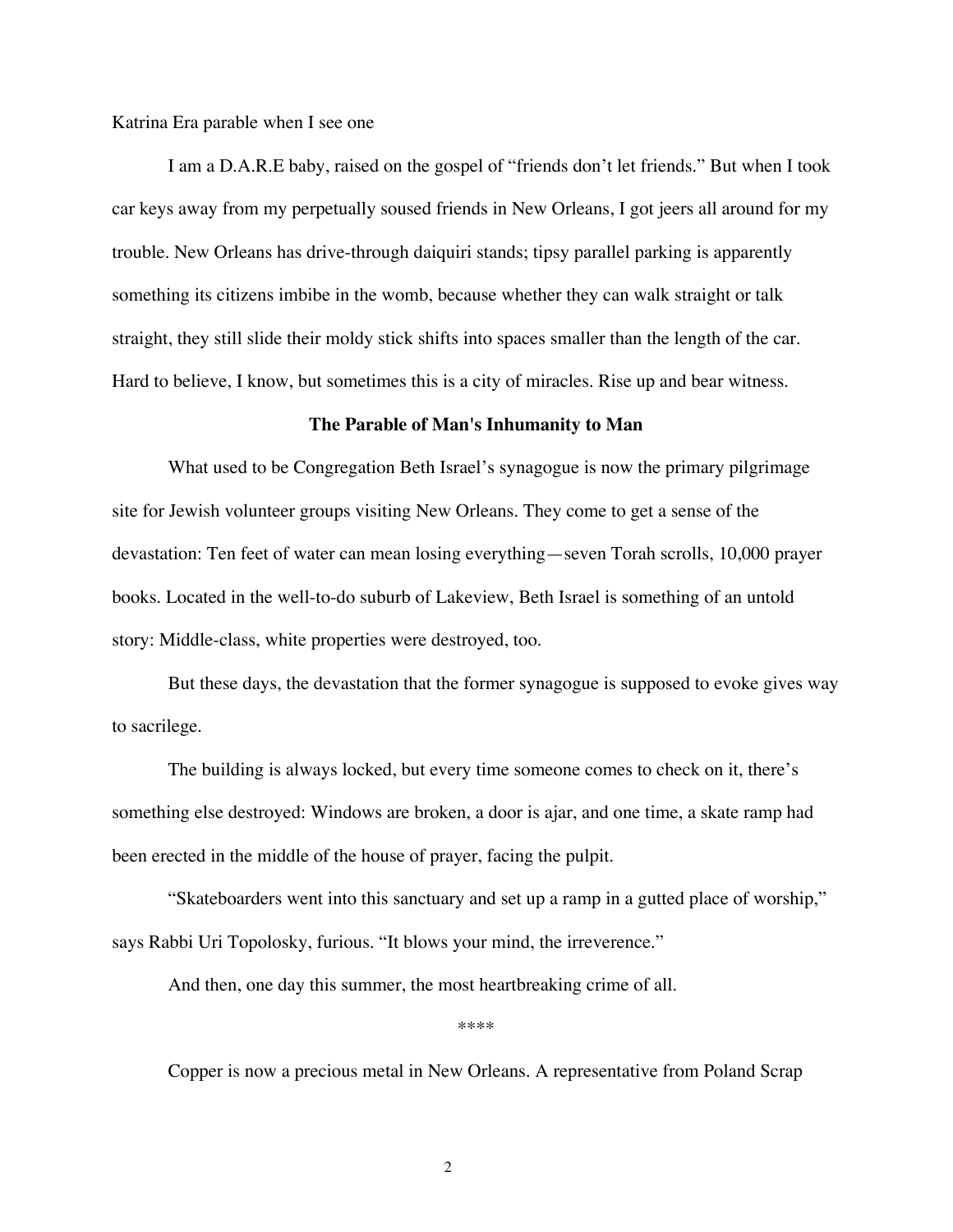Metal, Inc., says it sells at \$2.50 per pound, and so raiding a synagogue like Beth Israel—which a group of criminals did this past July—probably yielded upwards of \$500 in loot.

Poland Scrap Metal is complying with nascent city legislation to demand identification before copper is purchased, a deterrent to those who acquire the metal illegally. But they are competing with itinerant, unlicensed scrap metal companies, and builders don't seem to care about the difference.

Public Information Officer Sabrina Richardson of the New Orleans Police Department says that the swaths of uninhabited homes are prime real estate for copper thieves; the increase in copper theft has gotten so bad that it is the single biggest reason for additional patrols.

"Of course you don't want to encourage anything that will interrupt the rebuilding process," the Poland Scrap representative says. "But it also interrupts the rebuilding process if you can't put a gutter in on a new house because you have no copper. We have to have the building materials on hand.

\*\*\*\*

The copper thieves came to Lakeview mere weeks after the entire Beth Israel congregation worked to clean out the whole building, to make it presentable enough to show a real estate agent.

The thieves smashed in the windows. They destroyed the yartzheit—the 10-by-8-foot memorial plaques with names and dates of the congregation's losses, and a little light that goes on during anniversary days, when everyone should remember—for the copper wiring.

And they slashed the walls looking for copper piping, tore it out of the air-conditioning unit and managed to re-flood the place four feet deep in the process.

You rebuild and pick up and move on and gut and scrub, and then there's something else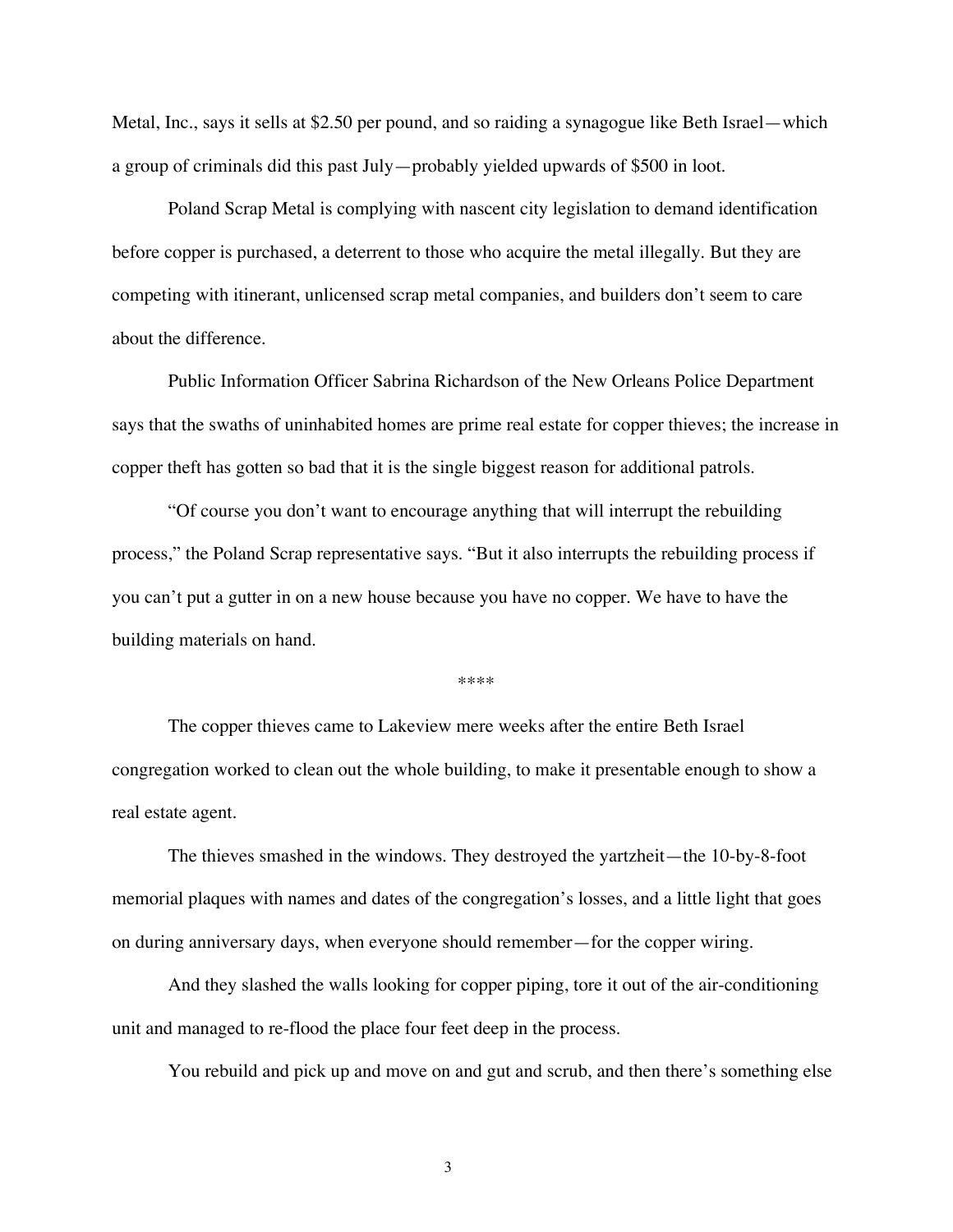happens, and you to start all over again.

"That's the worst part of these crimes," Officer Richardson agrees. "They're specifically targeting people who are putting their blood, sweat and tears into rebuilding."

\*\*\*\*

I remember, in June, snagging a ride with three National Guardsmen, and they gave me a tour of the districts—three and seven—that they still patrol. They got out to check every airconditioning unit. Even in the quasi-police state that borders the Industrial Canal, some thieves are brazen enough to hack at air-conditioning ducts.

One of my tour guides told me that he saw a fellow back home in Arkansas trying to sell off copper wiring that he boasted of bringing up from New Orleans. The National Guardsman punched him.

### **The Parable of Human Ingenuity**

The Espresso Book Machine is Rube Goldberg sui generis. It looks like a set piece from a Spielberg film, the automaton bastard child of an orgy of office appliances. The EBM can print a book in the time it takes you to down a venti Starbucks, which is to say about five minutes, and the book will be library quality, with a four-color cover, perfect binding and a production cost of a penny per page.

\*\*\*\*

After the flood, there was only "White Oleander" left. Not quite—"White Oleander" is the only title Chalmette High School librarian Peggy Schwarz remembers of the eight books saved from the school's 25,000-strong collection—but it is still a decidedly lackluster ark.

\*\*\*\*

EBM is the brainchild of Dane Neller and Jason Epstein of OnDemand Books, says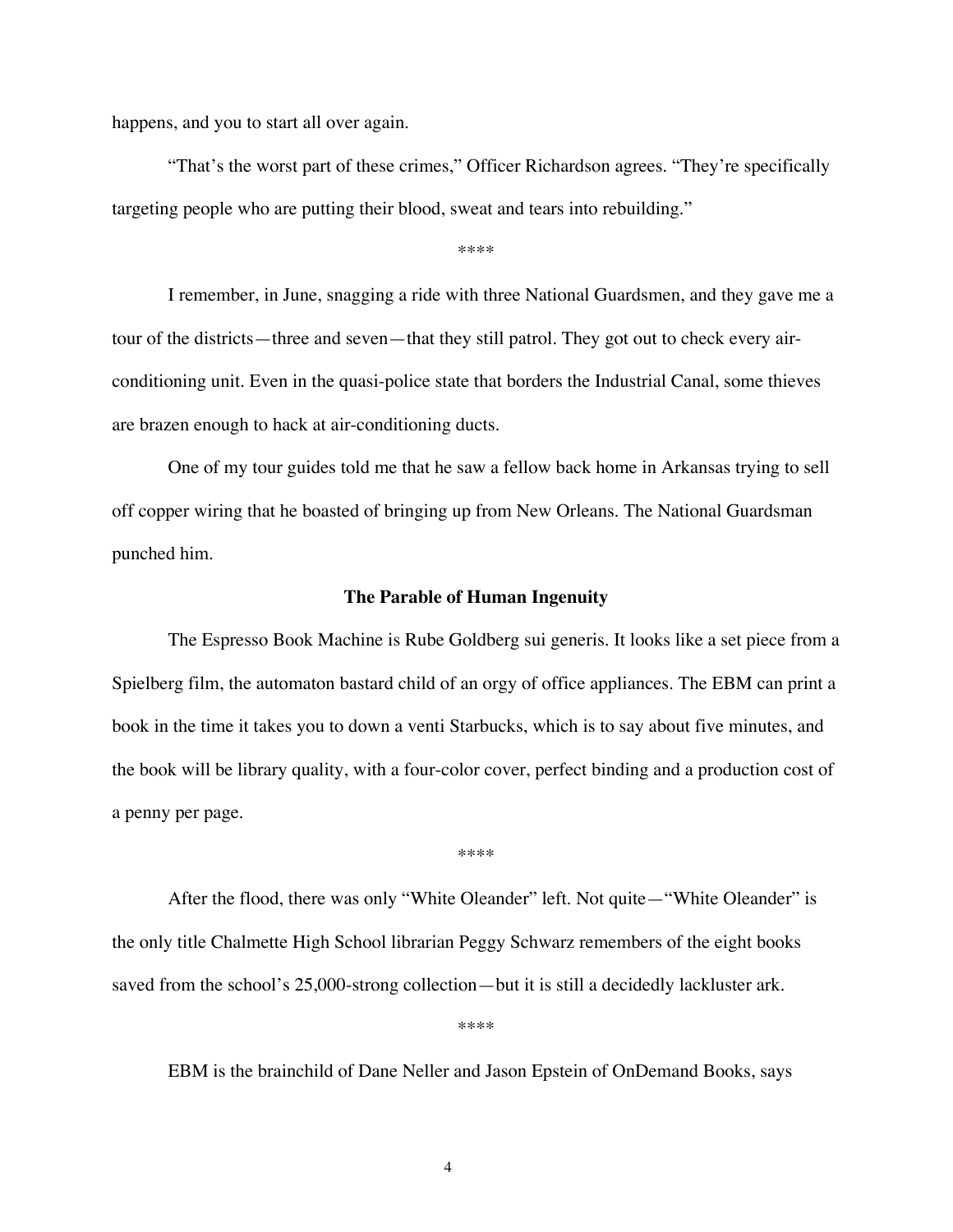Whitney Dorin, the company's director of business development. The very first working machine was demonstrated at the World Bank Info Shop, and then refurbished and donated to the New Orleans Public Library system. It will arrive in January, ready to print and bind any of the 200,000 public domain books to which it has access, titles like "Alice in Wonderland" and all the Dickens novels.

"It's not an end," Whitney says. "But it's a huge beginning."

The EBM works like this: While one laser printer spits out and aligns the pages, another prints the cover. Then the whole pile is passed over a heat-activated glue pot (the heat-activated glue is the piece Neller is most proud of) and pressed into shape.

Pressed into shape and then pressed into service: Ron Biava, Executive Director of the New Orleans Public Library Foundation, says the EBM will be used not only to replace some of the books the NOPL lost due to Katrina flooding—eight of 13 libraries were completely ruined—but also to let people inexpensively replace books from their personal collections, to keep in print some of the library's most frequently used self-published volumes ("A Guide to Genealogical Research" comes to Biava's mind), and to resurrect the libraries of six partner public schools.

The first time Peggy returned to Chalmette High School, she took shrimp boots and a flashlight. It was mid-September, and it was horrifying.

\*\*\*\*

Chalmette High School, in St. Bernard Parish, was one of those sites you saw on the news, with first a few hundred, then a few thousand, stragglers camped out inside of the only building which still had four walls.

By the time Peggy showed up, every book from the bottom four shelves had floated out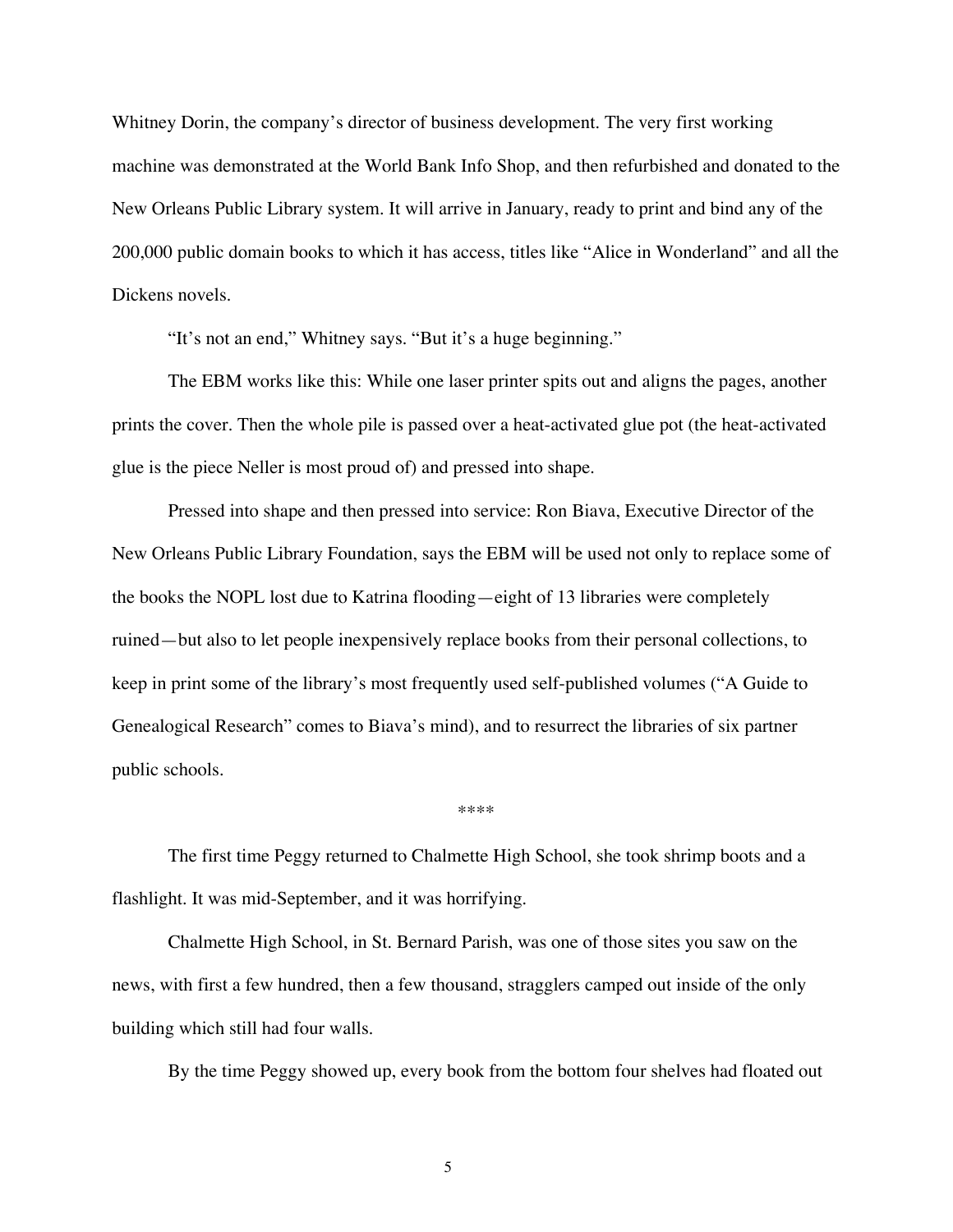of the bookcase; Peggy had to wade through them to get to the walls. Though the water line didn't go that high, the fifth shelf was covered in furry mold, and the top shelf's books looked okay, but were destroyed on the inside.

"Maybe the water rose and then receded really fast," Peggy says. "I don't know. It doesn't matter."

The only books that were saved were the eight books that had been at Peggy's house and at the home of a Cajun Spanish teacher. But Peggy was not leaving.

"I'm a Chalmatian," she says. "Chalmatians stick around."

\*\*\*\*

When you return to a place where you know 1,500 people verged on starvation while they waited to be rescued, cell phones dead, what do you do next?

Rely on the generosity of strangers, it turns out. Michigan State University donated thousands of volumes, as did every person in the school district, Peggy says. Barbara Bush asked Time-Life to replace the library's bound volumes, and the company threw in so many framed photos and posters that nobody's sure what to do with them.

Peggy has teams of volunteers just going through the boxes in the library space; since the school reopened, she's guessing they've got about 16,000 usable volumes already. And now, with a wishlist culled from the online Gutenberg Project, Peggy is looking forward to completing the collection with help from the EBM.

Like Chalmette High School, the New Orleans Public Library system hopes to use EBM to appreciably upgrade, rather than just resurrecting the status quo. The EBM is just one component of a \$60 million set of repairs and upgrades: Safer storage space for archives; cleanup for the libraries still moldy with floodwater; and, thanks to OnDemand's new technology, more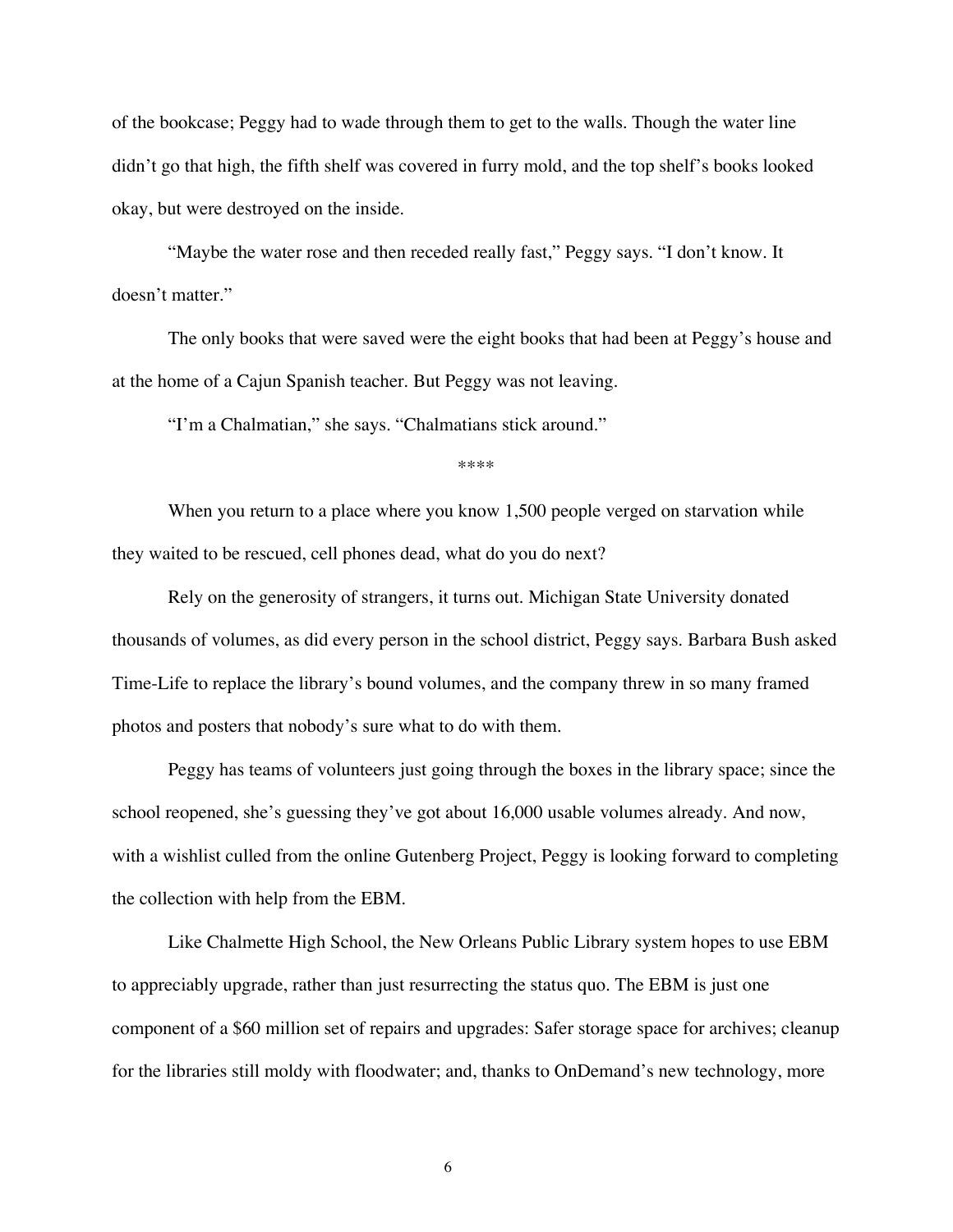books.

"A return to normal is not good enough," Biava says. "Normal wasn't that good anyway."

# **The Parable of Aversion to Change**

Fidel Palma's customers used to come out of the rubble. They would emerge from shells of buildings, from behind wheelbarrows filled with caulking guns and bricks. They were glazed with sweat and sprinkled with mold, iced with sheetrock dust and trying to hide the muddiest of their clothes. "No salsa, lots of beans, *por favor*," they say, and pockmarked, white-haired Fidel stoops to replenish his supply of tortillas from the body of his taco truck, cursing as his knees crack.

Fidel's was the only eating establishment within a mile of this neighborhood-turned-warzone-cum-construction-site, and, thanks to 30-minute lunch breaks, he has a monopoly. But that has apparently changed since I left the New Orleans area. In July, Louis Congemi, a Jefferson Parish Councilman, authored legislation effectively banning taco trucks. The bill targeted mobile kitchens without restrooms, operating in areas without special landscape and buffer space exceptions.

#### \*\*\*\*

The bill therefore specifically—and, argues Darlene Kattan, president of the Hispanic Chamber of Commerce of Louisiana, deliberately—targets taco trucks and, by extension, the Hispanic, largely undocumented workforce they serve. The fear that these relative newcomers, imported in large measure after Katrina to help with manual labor, will take over the city, says Darlene, is the "elephant in the room."

Just how large the elephant is, however, remains unknown in the chaotic aftermath that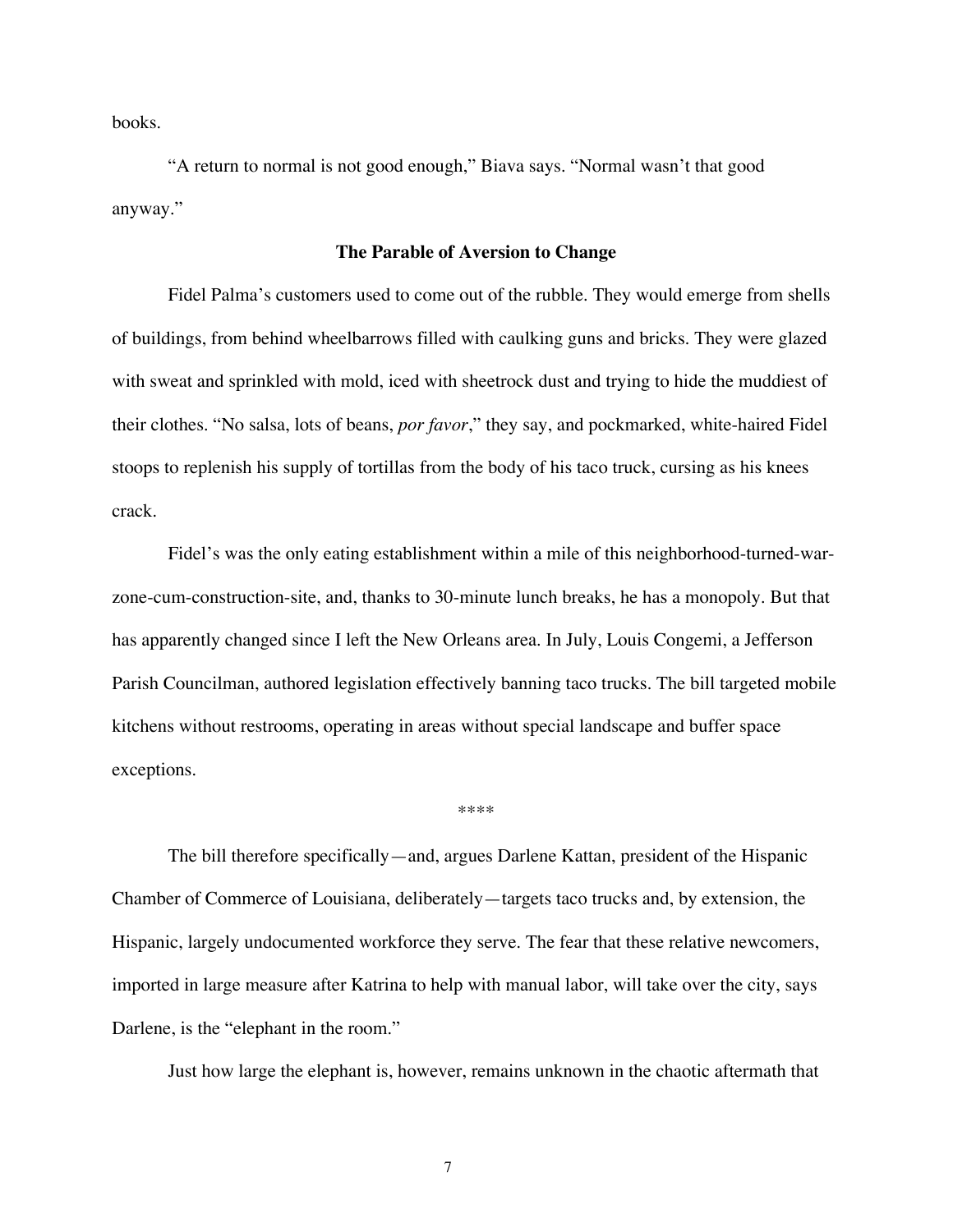still is New Orleans today.

"Nobody knows," says Darlene. "If anyone tells you that they have a hard number, get in your car and drive away as fast as you can."

In Houston, taco trucks have become veritable white-tortilla establishments. They even sell advertising space along their sides. In Dallas, they mount cameras for the police, so that when they are wheeled into the desolate, abandoned parts of town, they can be the cops' eyes and ears. Darlene says New Orleans lost a great opportunity to build bridges because of its fear of change.

"Nobody who actually went to the taco trucks was complaining," Darlene says. "Americans line up and beg them to come. They say, 'Oh my GOD, this is so fresh and inexpensive!' There are no complaints."

\*\*\*\*

The taco truck owners, by contrast, do have some complaints. At least Fidel—who came down to New Orleans from Jersey—does: Five Hispanic men he knows have been killed since the summer, mostly jumped for the week's wages, which they have no choice but to carry around in cash. His wife miscarried, gruesomely, because the hospital wouldn't take her—they decided that she didn't know enough English to sign an informed consent form and represented a liability issue.

There are some things changing, Darlene says. The Hispanic Chamber of Commerce is instituting free professional development courses for local business owners. AFI Credit has opened a "safe account"—pointedly not a "savings account"; there will be no interest earned wherein workers can deposit their checks and access their money through a debit card, rather than carry wads of cash around with them.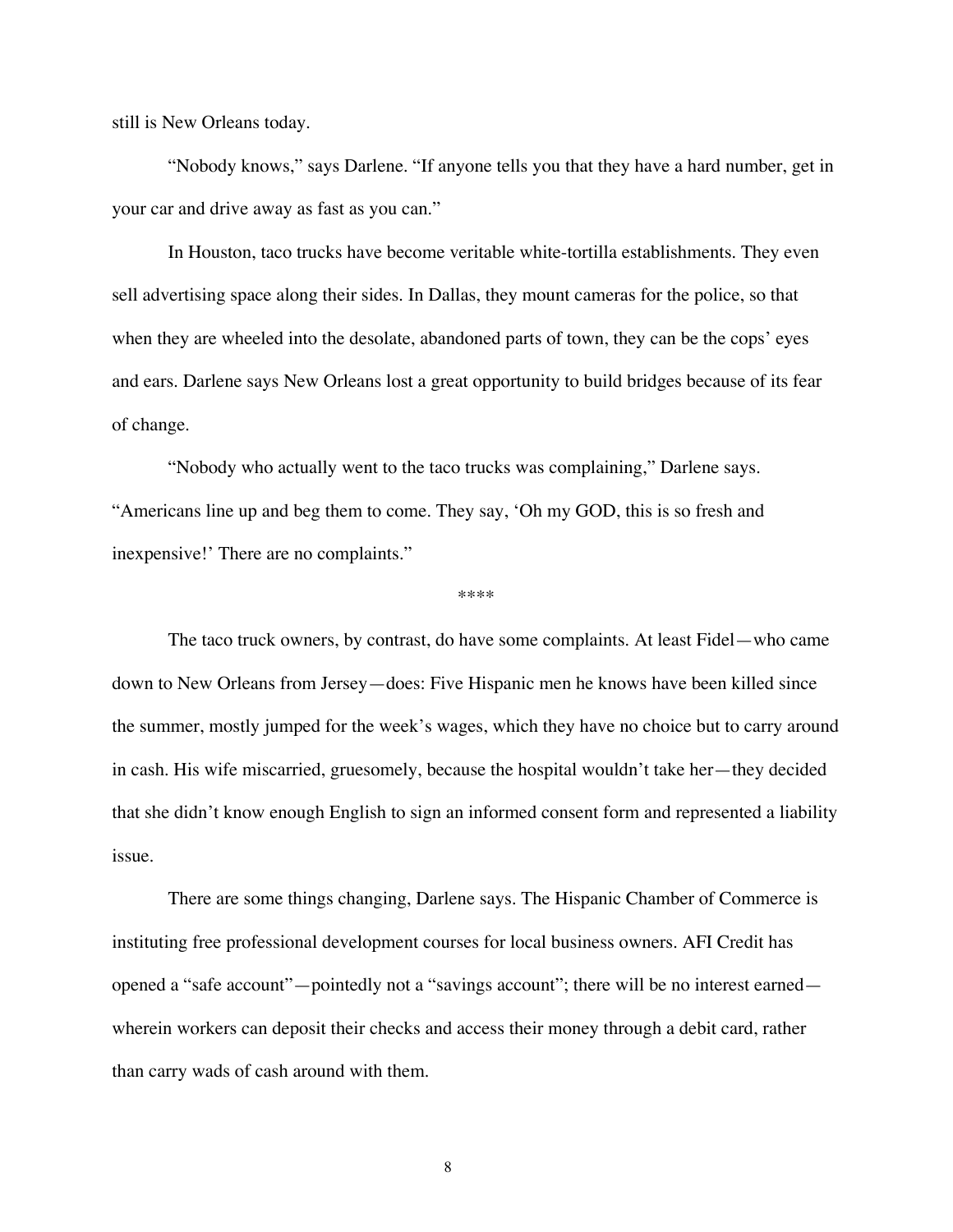And Darlene, furious at how New Orleans is treating the group most directly responsible for its resurrection, is putting together a pool of bilingual volunteers. They will help out the police, teaching them to say, "Put your hands up!" in Spanish.

# **The Parable of Strength in Numbers**

It is the mystery of Magazine St.: How the province of the "uptown ladies"—women who dress like soccer moms and guzzle bellinis with lunch; who are self-professed "die-hard liberals," but who will cross the street if they see a boy on a skateboard—fell prey to a tatted invasion.

Crescent City Tattoos, which sits catty-corner to Slim Goodies, the first diner to open after the storm; Pigment Tattoos, whose sign has a rather apropos palette with daubs of paint on it; Eye Candy Tattoos, in front of which three guys with Miller High Life camouflage hats always seem to be sleeping; and four other tattoo parlors exist within a six block stretch.

Part of this is evokes a national trend, according to Jacci Gresham, owner and chief tattooist at Aart Accent Tat-2, the first tattoo parlor to open after the storm. Jacci points out that even Walmart is advertising tattoos these days. And part of it evokes the way New Orleans has always been, which is to say a little more biker chic than most metropolitan areas.

But Jacci says she's done more fleurs de lis, that anomalous stamp of New Orleans, in the past two years than she had done in the previous 30 combined. Fleurs de lis in a state of Louisiana, fleurs de lis behind someone's name, fleurs de lis next to an "RIP."

I don't have a clue what the exact numbers are, but all seven of the tattoo parlor owners that I spoke with agreed that the market for tattoos is still feverish, and that they're doing eyes of the storm and "504"'s (the New Orleans area code) at a rate that's never been matched before.

\*\*\*\*

A week after Katrina hit, Jacci found a way across Lake Pontchartrain, evading National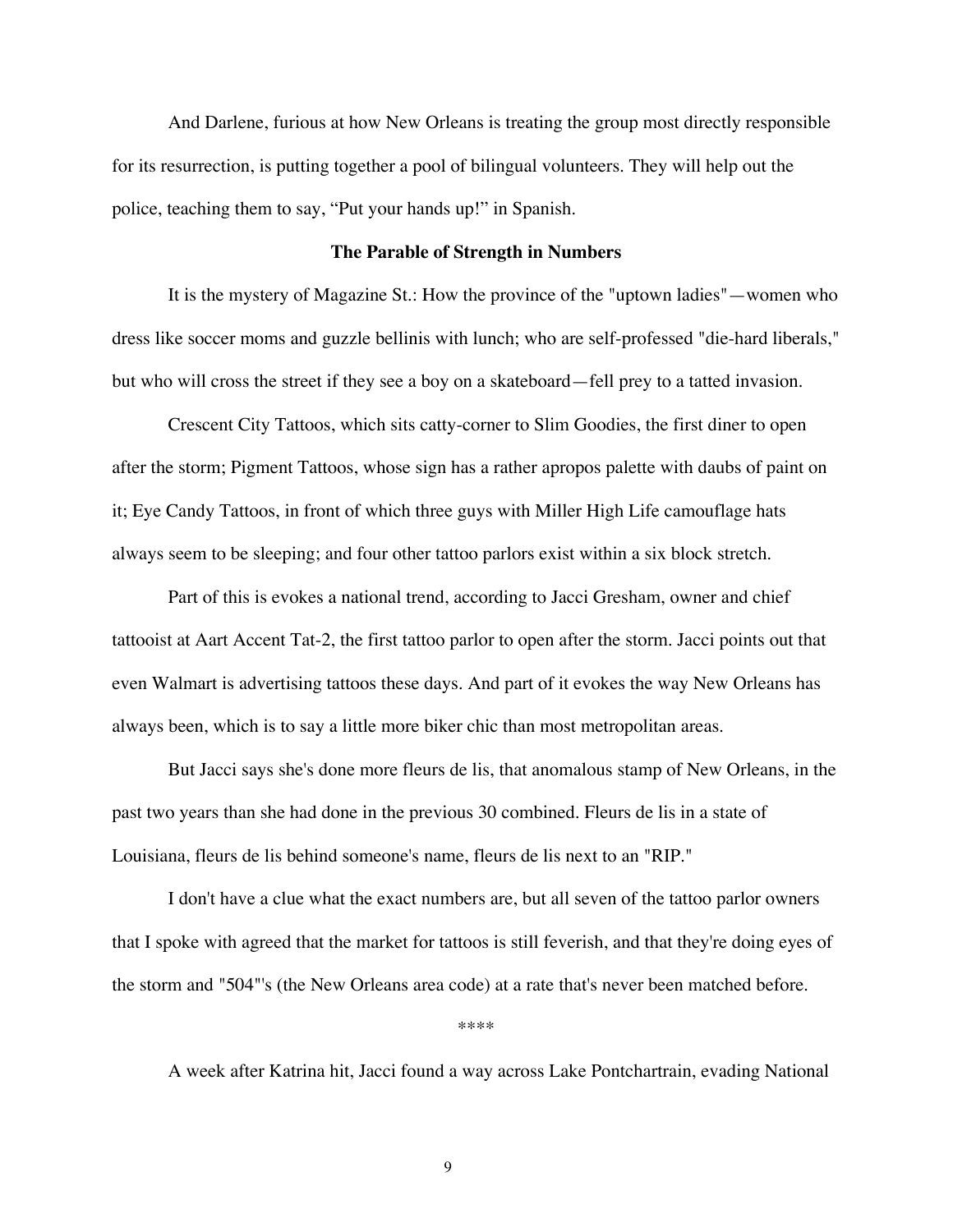Guardsmen to get back to her tattoo parlor. She hooked up a generator. She painted ads for her parlor on the refrigerators that flanked every Garden District street, taped shut and set out because nobody could cope with the smell. The ones with "Aart" written on them seemed to get picked up faster by the non-existent city services, Jacci said, but not fast enough that people didn't have time to find out she was back, to come find her.

\*\*\*\*

Thanksgiving was crazy this year, Jacci says, because everyone who had time off and booked it to New Orleans for a weekend came to get their tattoo. Two years and some change after Katrina, Jacci was thankful, still, for a landlord who let her pay only nominal rent to stay downtown when her house in the 9th Ward was demolished, and for three decades of tattooing, and sometimes two and three generations of canvases within the same family.

The grandparents come to her because they remember when Jacci was the first black woman in the entire country to own a tattoo parlor (that was 32 years ago, and of course it opened in New Orleans). Jacci was so unhappy with the way women were treated in tattoo parlors—"they'd come in asking for a wrist tattoo and they'd have to take off their blouse to get it," she says—that she quit her job at GM and started her own place. The old-timers bring their grandkids there because Jacci can do girly stuff—two-toned butterflies and lettering that looks better than average and tiny, intricate pieces, but not so detailed that it all blurs together when the skin isn't quite so taut, and because Jacci is a good listener.

They know that it will take more than stories to make sure their grandkids remember the storm, but they tell them to Jacci anyway. I ask Jacci what the best story she's heard while tattooing is. She thinks I'm crazy. She doesn't need to tell me that there is no such thing as a bad storyteller from New Orleans, and if you think you know one, well, they probably grew up in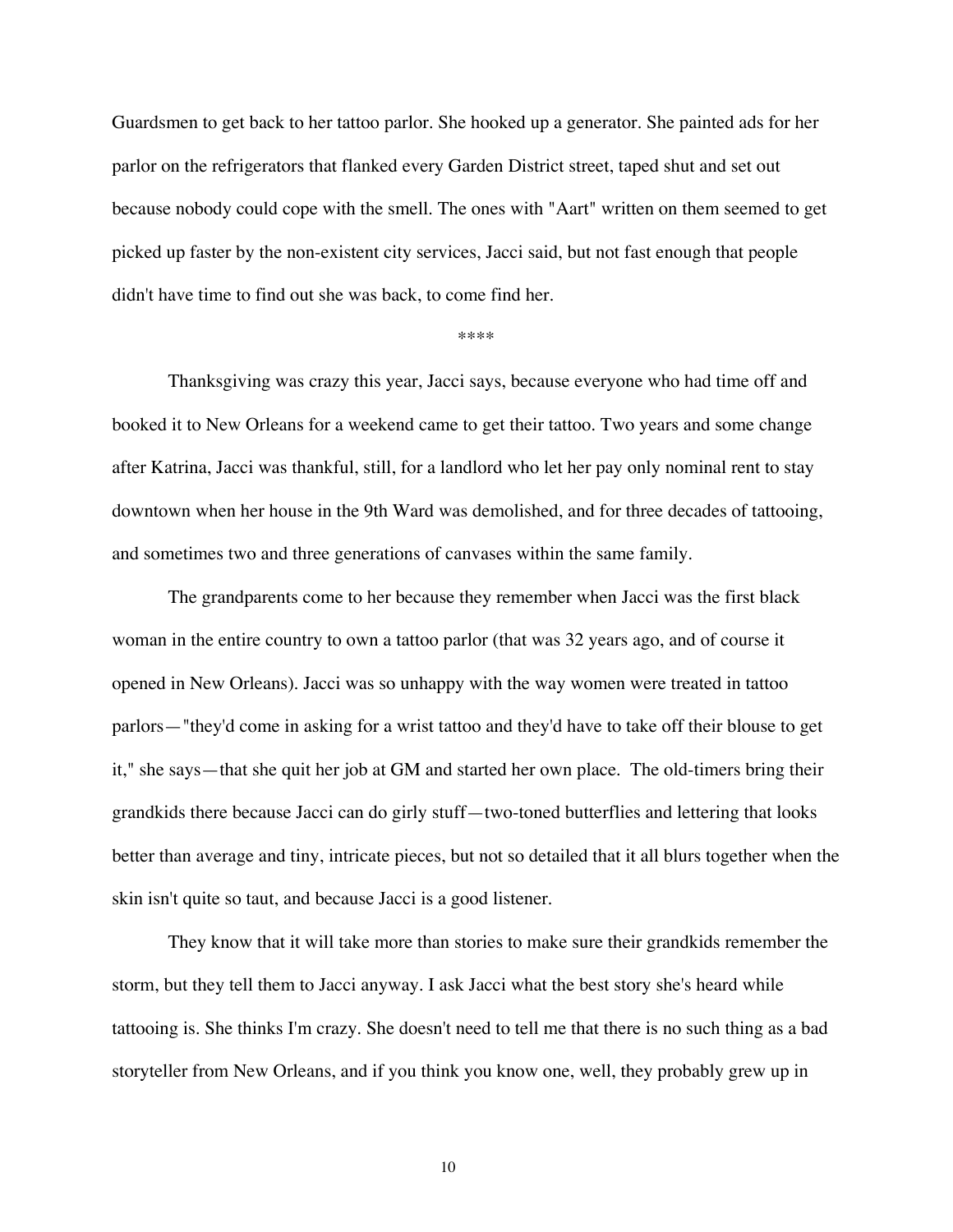Mandeville.

There are no best Katrina stories, either. You can't compare the girl who got out before the storm hit but whose fiancee shot himself the day they were denied their insurance claim with the boy who swam four miles to get help, only to come back and find his parents drowned. It's like apples and oranges. Kind of.

\*\*\*\*

The only official Katrina memorial sits in the Lower 9th Ward. It sits blocks from the hand-written street signs and front porch stairs leading nowhere that are the storm's real memorial. And it consists of one American flag, a dozen turquoise bars representing water heights and some bright red chairs. If that's all the government is going to do, Jacci's customers will have to do better. They choose to bear witness in a way that only ink soldered into flesh can.

That fleur de lis, which seems to be on every bicep under the age of 30, has become accepted in Katrina Era parlance as the city's Purple Heart: It says, "We know what it means to miss New Orleans."

# **Revelations**

Here is the story that matters most of all. When I showed up at the Hispanic Chamber of Commerce, battered spiral in hand, Darlene talks to me about Iberville, about the sheetrockers from El Salvador and the time it takes to drive to Houston in traffic. But when Peggy sees the 240 area code from which I now call, ensconced in New England, she feels obliged to tell me that the storm hit on August 29, 2005, that Chalmette is in a parish near Orleans that flooded. Post-Katrina New Orleans is maybe still the city that care forgot, but it's also the city that America forgot, and that the locals have no choice but to love as hard as they can.